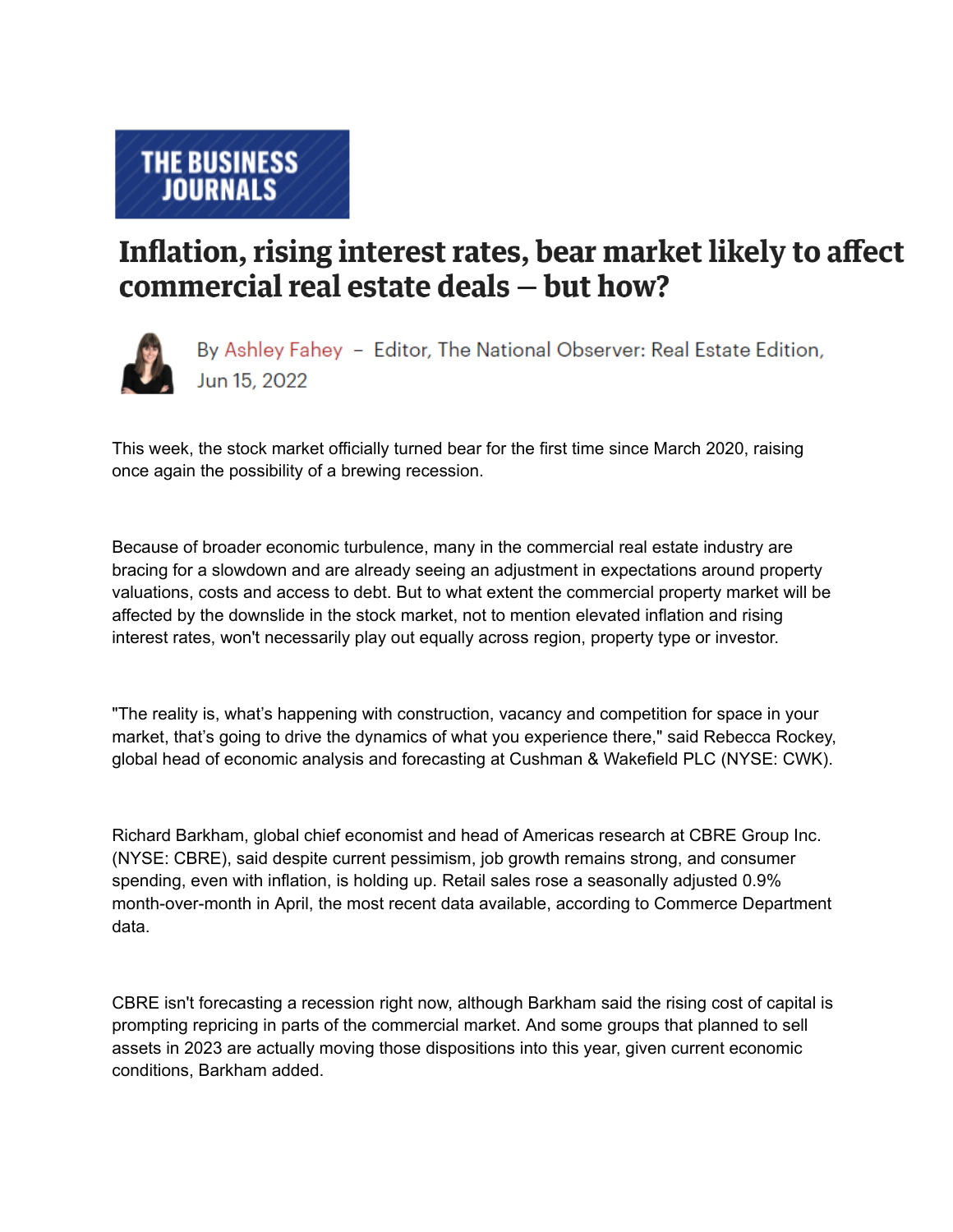Predicting when inflation will begin easing off is difficult, he said. CBRE continues to forecast that inflation will begin to subside in the second half of 2022, with the Consumer Price Index ending the year up by 6.6% and receding to 2.4% by the end of 2023.

## **Interest-rate impacts on CRE**

The Federal Reserve is meeting this week ahead of what's likely to be a hefty interest-rate hike, an aggressive stance widely believed to increase the chances of a recession. Already, rising interest rates have squeezed deal terms in commercial property.

A developer or owner that did a pro forma on an interest rate of 3.5% is suddenly facing a 5% rate, a significant bump, said Jonathan Kingsley, an executive managing director at Colliers International Inc. (NASDAQ: CIGI), specializing in office and industrial real estate. Meanwhile, higher construction, materials and labor costs continue to be part of the cost calculus.

Owners, therefore, are likely to exercise additional scrutiny in all aspects of a real estate transaction, including the credit worthiness of tenants.

"When returns are compressed, landlords have to be a little more careful that underlying income from tenants is there, to get the value where it needs to be," Kingsley said.

Anecdotally, a growing number of investors are looking to renegotiate terms on sales, with a couple outright walking away from deals they've deemed no longer pencil in a higher-rate environment. The Wall Street Journal recently reported Innovo Property Group LLC backed out of an agreement to buy a midtown Manhattan office tower for \$855 million after rising interest rates made it tough to find a mortgage.

Louis Archambault, a real estate attorney for Philadelphia-based Saul Ewing Arnstein & Lehr LLP, said he expects deals already borderline for real estate groups will fall off, as interest rates push them to terms they don't want to move forward on. Still, those are more "fringe" deals, with most transactions continuing to make sense for investors, even with higher costs.

"I still see so much money chasing real estate, especially when you start to see volatility in the stock markets or other markets," he continued.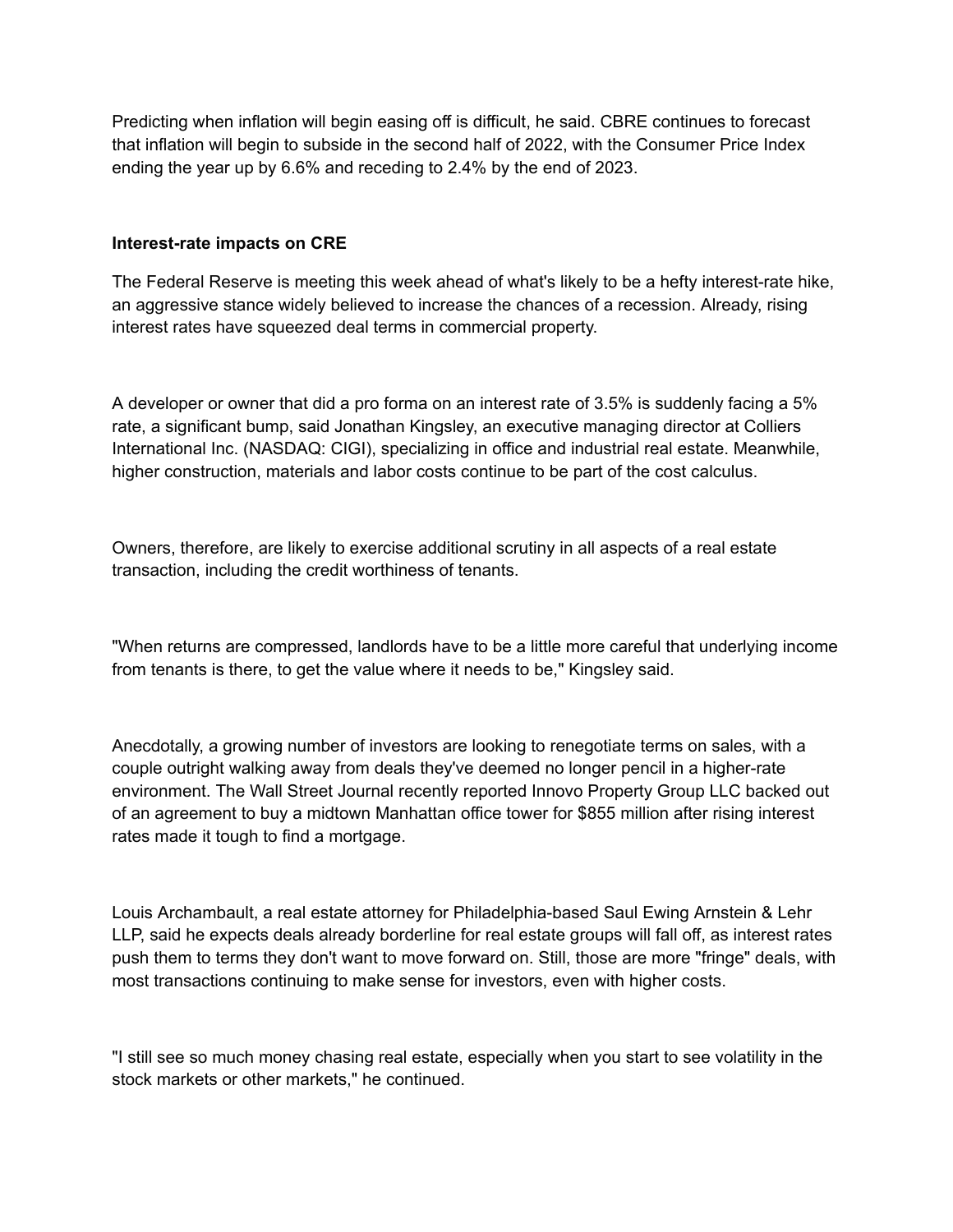A year ago, about 5% of institutional capital market sales Kingsley worked on were at risk of becoming a failed sale. That's since grown to about 25% to 30% of deals he's working on today, indicating some groups may decide to wait out the uncertainty and take deals off the market.

## **Different outcomes**

Economic turbulence and a threat of a recession could, potentially, further stymie the U.S. office market's continued recovery from the Covid-19 pandemic and widespread acceptance of remote work. At minimum, higher gas prices may give employees another reason to avoid commuting to their workplace.

Rockey said it's likely too soon to say, even when second-quarter data is released in a few weeks, with certainty whether inflation and the economy have slowed the ongoing office-sector recovery. But the risk profile has changed from the start of 2022.

"Our outlook is shifting down from six months ago," she continued. "Part of that is inflation and expected monetary policy response from that."

She said, to an extent, inflation causes rents to rise, but whether that relationship is causal is more nuanced. The dynamics of a particular market, such as vacancy, are more likely to determine rental-rate movement, she added.

CBRE expects price-sensitive segments of the hospitality, retail, multifamily and industrial sectors will be most impacted by repricing, thanks to inflation and rising interest rates. If an economic slowdown that's disruptive to jobs happens, that will affect the hotel sector, in particular, Barkham said.

If a recession does occur, multifamily will likely continue to perform well, said Nico Romano, real estate team leader and partner at Coral Gables, Florida-based Spiritus Law, but more renters may be pushed into Class B and C multifamily. Rental rates for apartments have been surging, with Zumper Inc.'s National Index hitting an all-time high in May. Median one-bedroom rents nationally were at \$1,414, a 12.8% annual increase, and two-bedroom units at \$1,758, or 13.9% year-over-year growth.